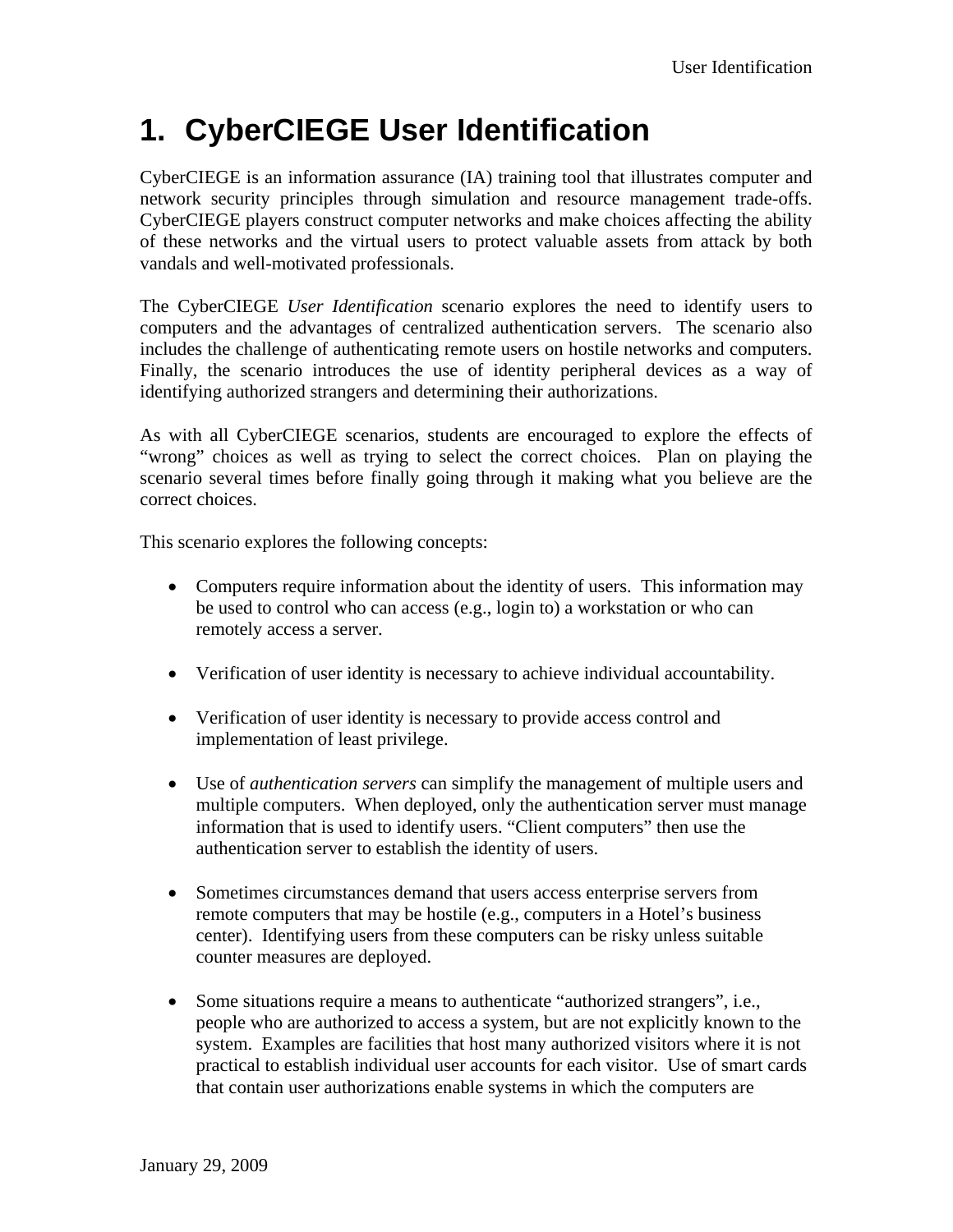computers are configured to recognize the authorization (e.g., all members of a specific group) rather than recognizing specific individuals.

In this scenario you can largely ignore Zones and physical security issues. Also, don't worry about hiring or firing support staff or the trustworthiness of your virtual users.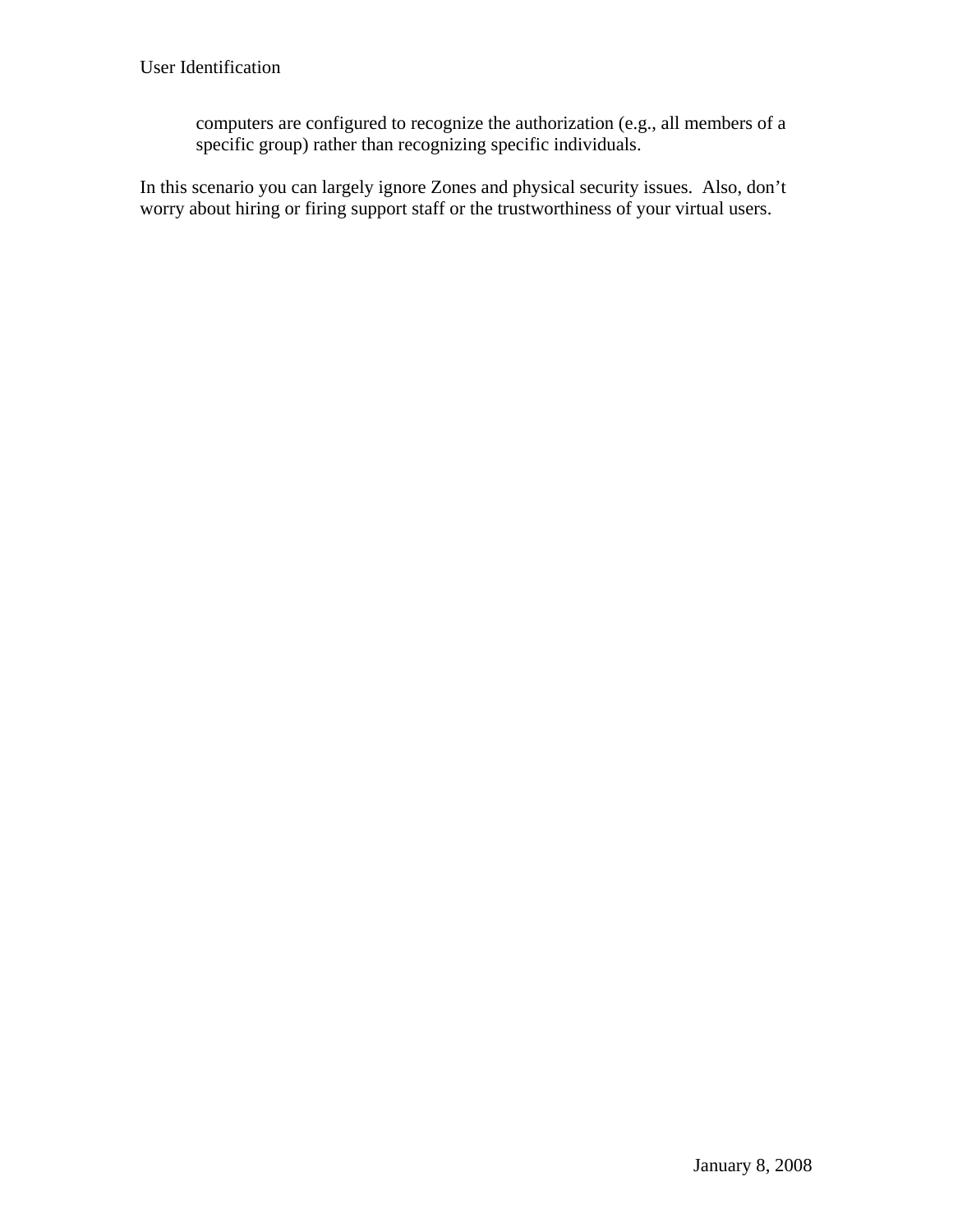### **1.1 Preparation**

Access CyberCIEGE as described in "CyberCIEGE Information Assurance Training Tool Availability at NPS".

From the CyberCEIGE folder on the desktop, open the "CyberCIEGE" icon. This will start the "Campaign Player" seen in figure 1-1.

To reach the User Identification scenario, you must either complete the prerequisite scenarios, or unlock all scenarios using the "Advanced / Preferences" menu selection. New players are encouraged to first play the first three "Training" scenarios and the "Introduction" scenario in the "Starting Scenarios" campaign.

To play the User Identification scenario, select the "Identity Management" campaign and the "User Identification" scenario and then click the "PLAY" button.

Read the briefing and the objectives screens, and explore the encyclopedia (via the "F1" key). As you play the scenario, remember you can save the state at any time and come back to that state later.

## **1.2 Play**

#### **1.2.1 Phase 1, First Identify Users to the Computers**

- Press the space bar (or click the play button) to start the scenario. Observe the users are unhappy because they can't login to their workstations. When the ticker at the bottom of the screen suggests it, press F1 to learn how about user identification in CyberCIEGE.
- As per the instructions in the encyclopedia, configure the computers to identify users. Note you can do this either by configuring each individual computer (i.e., using the "LOCAL" button), or by defining an authentication server. If you configure an authentication server, you can also easily assign it client computers as seen in the encyclopedia "Authentication Server" heading. To configure an Authentication server, review the instructions per the encyclopedia – pick a server from the list in the upper left of the COMPONENT screen and then click the "Authentication Server" button on the lower middle of the screen.
- After you provide the computers with user identification information, you will be directed to change a password policy. If you've defined an authentication server, this can be accomplished by changing a configuration setting on that one computer. Password policies are set by selecting the computer from the list in the upper left of the COMPONENT screen and making selections on the upper right of the COMPONENT screen.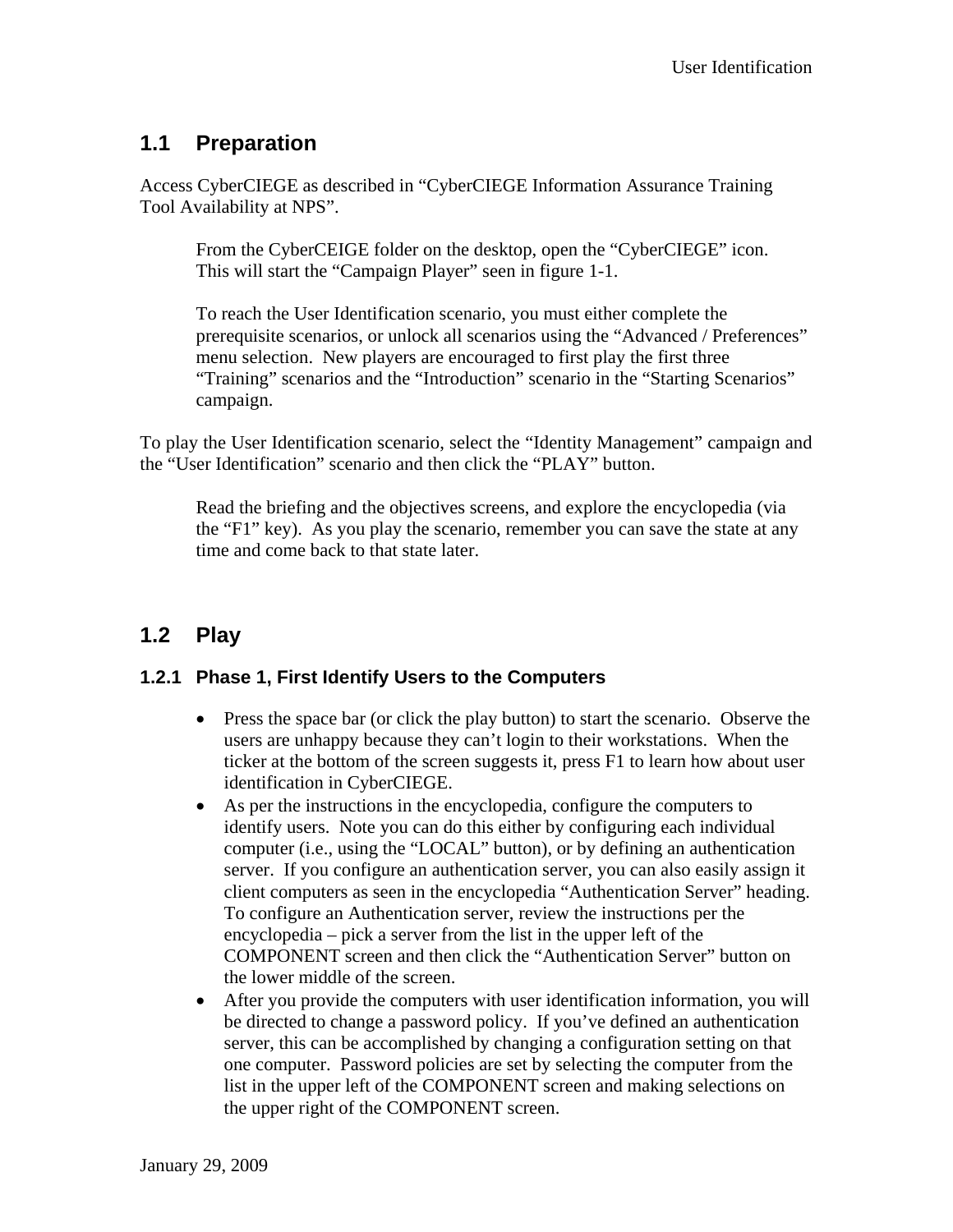- Access to server based resources should include individual accountability, and this requires that the server that contains the asset only permit remote access to authenticated users. This is configured via the "Remote Authentication" checkbox in the computer's "Configuration Settings" (middle of the COMPONENT screen). First select the component in the upper left of that screen, then make the configuration change.
- The Sugar Spinner data needs protection. It is on a server that also includes an outward facing web server – and you don't have the resources to move the web server to a separate computer (e.g., to create a DMZ.) Thus, you need to consider access control mechanisms (e.g., ACLs). Select the Lollipop Server (in the upper left list of computers in the COMPONENT screen) then select the "Sugar Spinner Data" in the asset list (lower right) and click the ACL button. Who should be able to access this data?

*Question 1. If you were allowed to change the network topology and the allocation of functions to computers, what might you do differently?*

#### **1.2.2 Phase 2, Remote Authentication**

- Let the game run until prompted to check your new objectives.
- Configure the system so that the Sugar Spinner Server can identify Fiona as directed by the objectives.
- Let the game run until something bad happens. After three attacks, you will be prompted to press F1 to see how to prevent these attacks.

*Question 2. What did you do to keep attackers from accessing the enterprise server using Fiona's password?*

3600 Students can stop here if they wish, though they are encouraged to try to complete the final phase below.

#### **1.2.3 Authorized Strangers**

- Check your new objectives
- Look at the visitor's workstation and consider the use of peripheral devices that would let you recognize authorized visitors. Note you cannot add user accounts for visitors.
- Configure a validation profile on the visitor's workstation to permit access by the appropriate group of users.

### **1.3 Clean Up**

The "View Log" button lets you view a log of what occurred during the game.